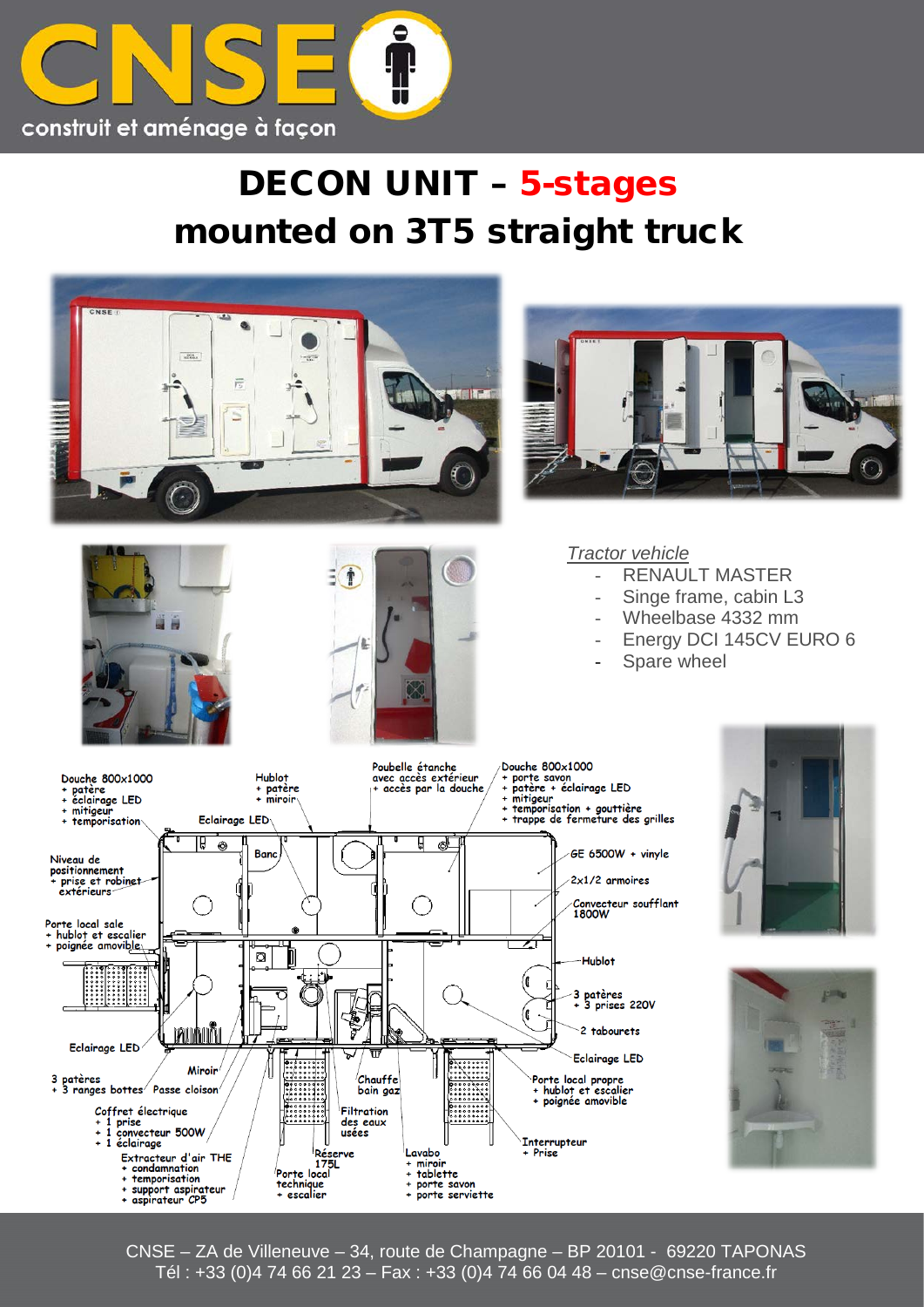

## **Technical features**

| Dimensions inside           | $3.90 \times 2.10$ m |
|-----------------------------|----------------------|
| <b>Height under ceiling</b> | 2 <sub>m</sub>       |
| G.W.V                       | 3.5T                 |



## **Structure**

| <b>Chassis</b>   | Aluminum                                                                                     |
|------------------|----------------------------------------------------------------------------------------------|
| <b>Structure</b> | Round shaped aluminum profiles painted in the color of your choice                           |
| Walls & roof     | Insulation roof and wall made of white metal sandwich panel with PU foam, thickness 30<br>mm |
| <b>Floor</b>     | Marine plywood with resin covering with covings of 8cm<br>Color: red & green                 |

## **Equipments**

| Dirty end (1st stage)                   | LED waterproof lighting, 3 coat hooks, 1 mirror, 1 porthole, steps, boots holder,<br>sealing shutter for the pre-filter of air mover                                                                                                                                                                                                                                                                                                            |
|-----------------------------------------|-------------------------------------------------------------------------------------------------------------------------------------------------------------------------------------------------------------------------------------------------------------------------------------------------------------------------------------------------------------------------------------------------------------------------------------------------|
| Showe (2nd stage)                       | 2 insulated doors with grids, 1 resin shower 800x1000mm, 1 mixer and head<br>shower, 1 LED lighting, 1 soap holder, 1 shower temporization                                                                                                                                                                                                                                                                                                      |
| <b>Transitional room</b><br>(3rd stage) | 1 corner bench, 1 LED lighting, 1 airtight garbage with Longopac system for<br>bags and external access for emptying + access from body shower to throw the<br>cartridge, 1 porthole, 1 mirror                                                                                                                                                                                                                                                  |
| Shower "body"<br>(4st stage)            | 2 insulated doors with grids, 1 resin shower 800x1000mm, 1 mixer and head<br>shower, 1 LED lighting, 1 soap holder, 1 shower temporization + gutter to<br>recover the runoff water in the bottom of the door, closing system for door grid                                                                                                                                                                                                      |
| Clean end<br>(5st stage)                | 1 external access with porthole, steps and handle grip<br>3 hooks, 1 LED lighting, 1 porthole, 2 stools, 1 washbasin, shelf, mirror, 1<br>blowing convector 1800W, 3 hooks + 3 sockets for mask reloading, 2 half<br>lockers (other capacities on request)                                                                                                                                                                                      |
| <b>Technical room</b>                   | 1 gas boiler + bottle chest or 1 electrical boiler (200 or 300L), 1 electrical box, 1<br>socket, 1 convector 500W, 1 HEPA vacuum cleaner + bulkhead, 1 fresh water<br>tank 175L + high pressure pump (other capacities on request), 1 LED lighting, 2<br>wheels chocks<br><b>Water management:</b> waste water filtration with 2 filters (5 und $25\mu$ ) + pump<br>Air management: Air mover with HEPA filter - Air measurement delivered with |
| Generator                               | Generator: gas, diesel or petrol from 2.5 to 10KW<br>The generator is mounted on sliding rails into a "chamber" with lockable<br>external access.                                                                                                                                                                                                                                                                                               |
| Aménagements<br>extérieurs              | 1 watertight socket 220V, 1 spirit level, 1 water inlet tap, 1 earth cable & rod                                                                                                                                                                                                                                                                                                                                                                |